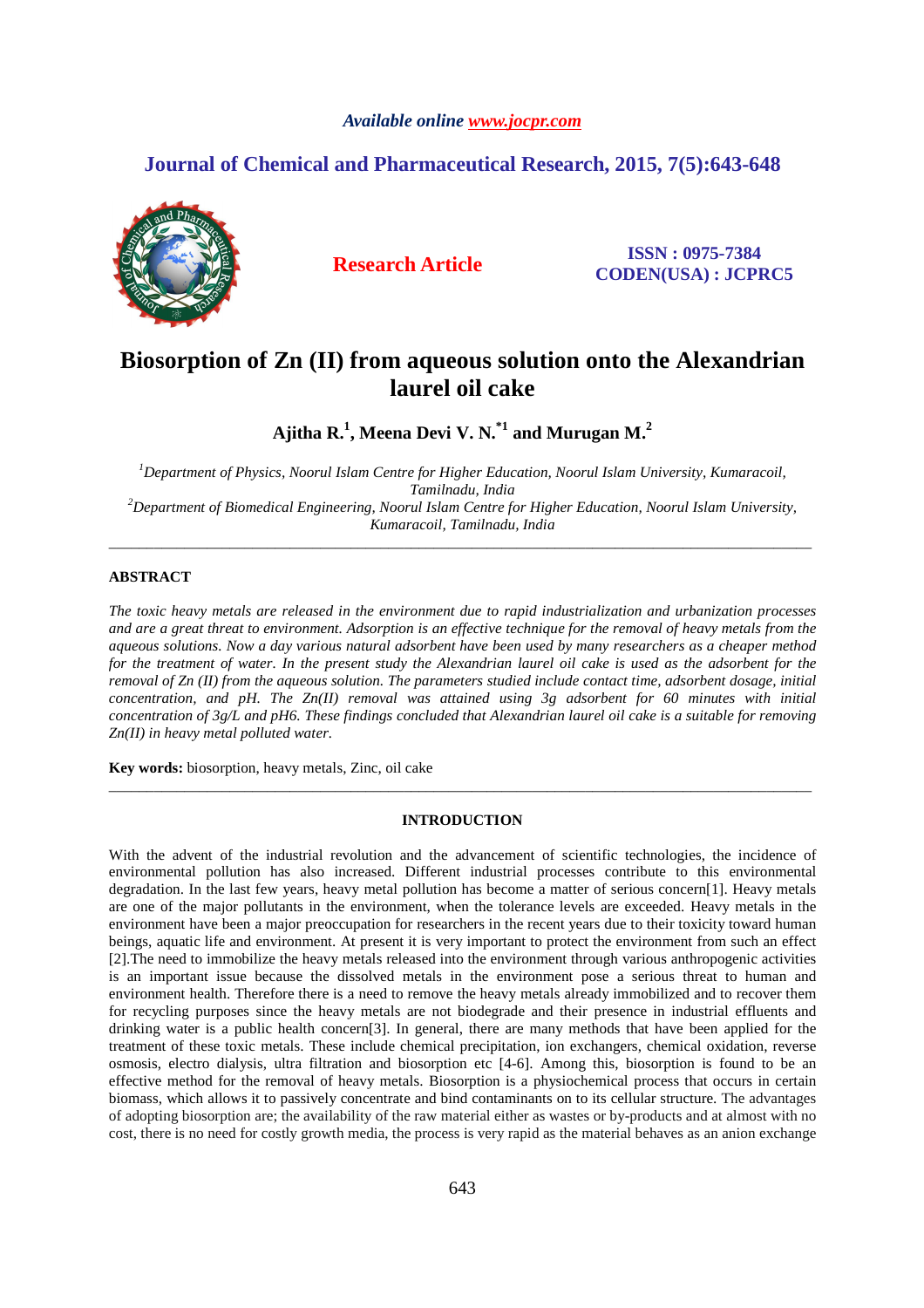resin and metal loading is very high, the process is reversible and the metal can be desorbed easily and recycling of the materials is quite possible and the chemical or biological sludge is minimized [7].Various low cost adsorbents have been studied for the removal and recovery of toxic metals like Cr, Ni, Cu, Zn, Pb etc. Metallic Zinc is one of the most important metals which due to its relatively low melting point and is often found in effluents discharged from acid mine drainage. Zinc is toxic to animals, plants and microorganism when it is present at mill molar concentration levels although the metal as a trace element is an essential nutrient. The requirement of Zinc per day to the children is about 3mg, Teen age (boys &girls) about 11mg and 9mg and for adult stage (men &women) about 11mg and 8mg[8].

*\_\_\_\_\_\_\_\_\_\_\_\_\_\_\_\_\_\_\_\_\_\_\_\_\_\_\_\_\_\_\_\_\_\_\_\_\_\_\_\_\_\_\_\_\_\_\_\_\_\_\_\_\_\_\_\_\_\_\_\_\_\_\_\_\_\_\_\_\_\_\_\_\_\_\_\_\_\_*

A number of workers have applied different biosorbent system for the removal of heavy metals. Various waste materials from plant derivatives and fruit-based by- products such as coke[9], olive[10], stones[11], pinewood[12], rice hulls[13], seed husks[14] and Pongamia oil cakes[15] have been reported for the removal of heavy metals from aqueous solution. Recently, the oil wastes have been tested as biosorbents for removal of the heavy metals [16]. In the present study, a new bio adsorbent namely the Alexandrian laurel oil cake is used as the solid biosorbent for the removal of heavy metals form aqueous solution. The oil cake is obtained as the by-product during the extraction of oil from the Alexandrian laurel seeds. The conversion of this waste oil cake into a useful biosorbent contributes not only to the treatment of heavy metals, but also to minimize the solid waste. In the present study, the biosorption effect and removal efficiency of Alexandrian laurel oil cake was studied. The biosorption parameters studied were includes various pH, time, dosage and initial concentration of the metal ion.

# **EXPERIMENTAL SECTION**

#### **Preparation of biomass**

Alexandrian laurel oil cake used for the study was obtained from local oil mills, Nagercoil, Tamilnadu. The collected oil cakes were shade dried and impurities were separated manually. The biosorbent material was powdered using a mortar and pestle. The biosorbent was then sieved to get uniform size. The biosorbent oil cake was then stored in airtight containers for further use in the experiments.

### **Preparation of Zinc solution**

A stock solution (1000 mg/L) of Zn (II) was prepared by diluting zinc chloride in deionized water. Zinc ion solution at different concentrations  $(1 - 5)$  g/L, were obtained by diluting the stock solution with deionized water. The pH of the solution was adjusted to the desired value using NaOH (0.1 M) and HCl(0.1 M) and monitored using electronic pH meter[17].

#### **Batch Biosorption studies**

Batch Biosorption experiments were carried out in 250ml of conical flask with 100ml volume of Zinc concentration of 1000mg/L. About 3g of biosorbent were added to the solution. The conical flasks were agitated at a constant speed 1600 rpm for 2min. The influence of pH(1, 3, 5, 7, 8), initial concentration(1, 2, 3, 4,  $5(g/L)$ ), biosorbent dosage (1, 2, 3, 4, 5 (g)), contact time (10, 20, 30, 40, 50 min) was evaluated during the present study. Samples were collected from the conical flask at predetermined time intervals for analyzing the Zn concentration in the solution. The amount of Zn absorbed in each flask was investigated using the colorimeter. Under the experimental conditions, the adsorption capacities of all the adsorbents for each concentration of metal ions at equilibrium were calculated using

$$
Q_e\!\!=\!\!\frac{\mathcal{C}o\!-\!\mathcal{C}e}{\mathit{M}}\!\!\ast\!V
$$

where  $C_0$  and  $C$ e are the initial and equilibrium concentrations of metal ions (in milligrams per litre) in the test solution, respectively, V is the volume of solution (in liter) and Mis the mass of adsorbent (in gram) used in the experiment. The biosorption capacity  $(q_e)$  of a biosorbent, which is obtained from the mass balance on the adsorbate in a system with solution volume V.

The percentage of Zinc removal efficiency was calculated using,

Percentage of removal= $((C_iC_F)^*100)/C_i$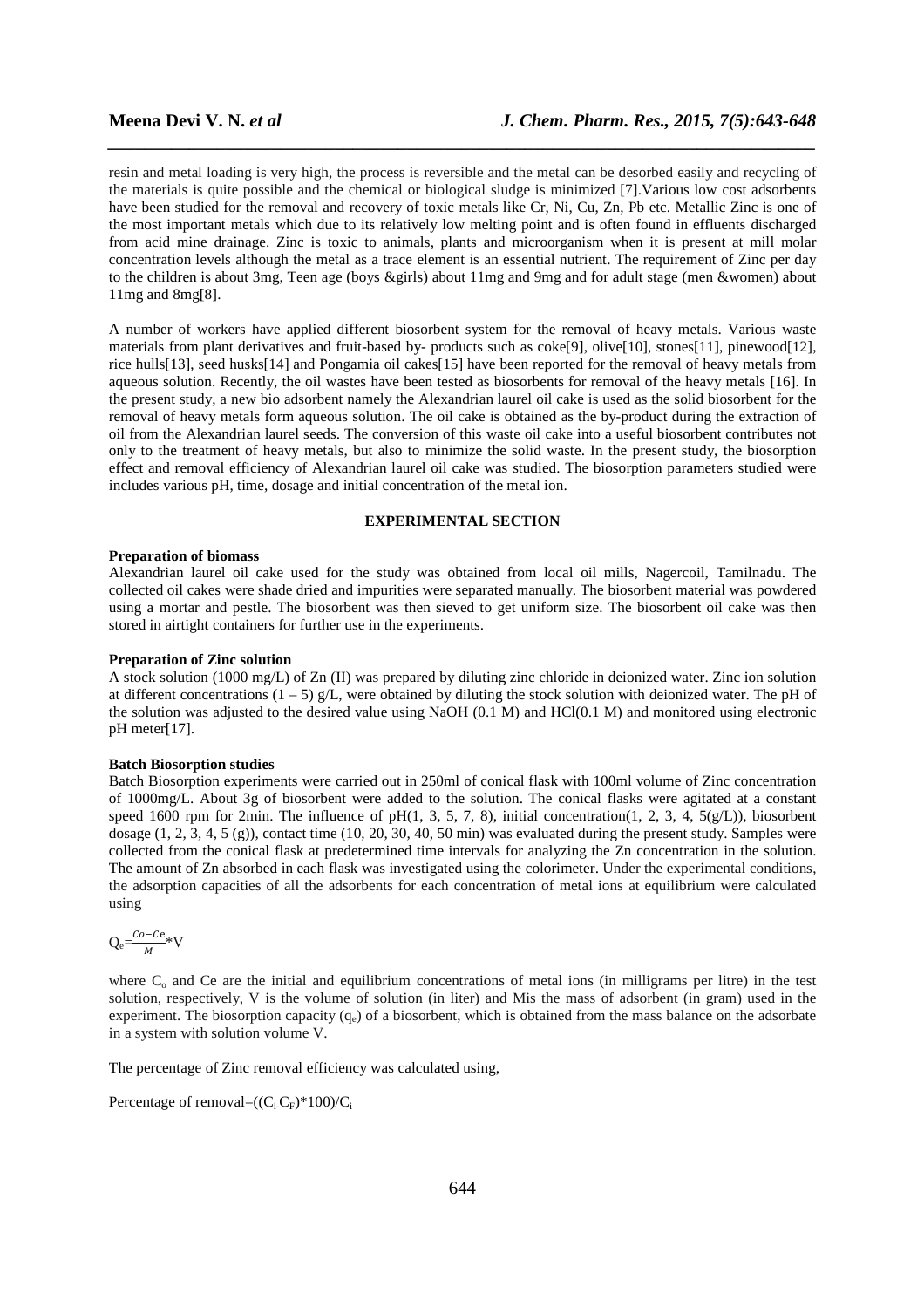Where  $C_i$ -Initial concentration;  $C_f$ -Final concentration.

#### **RESULTS AND DISCUSSION**

*\_\_\_\_\_\_\_\_\_\_\_\_\_\_\_\_\_\_\_\_\_\_\_\_\_\_\_\_\_\_\_\_\_\_\_\_\_\_\_\_\_\_\_\_\_\_\_\_\_\_\_\_\_\_\_\_\_\_\_\_\_\_\_\_\_\_\_\_\_\_\_\_\_\_\_\_\_\_*

#### **Effect of pH**

The most important single parameter influencing the sorption capacity is the pH of adsorption medium. This parameter is directly related to the competitive ability of the hydrogen ions over metal ions to win active sites on the biosorbent surface[18].

In the present work, the effect of pH on Zn(II) biosorption onto oil cake was carried out by varying the pH from 1, 3, 5, 7, 8. The result was presented in figure 1. At pH 1 (highly acidic) the biosorption was found to be negligible. This shows that at lower pH (pH 1), protons dominate to occupy only at surface of the oil cake. It has been generally reported that in highly acidic medium ( $pH = 1$ ) the removal of metal ions is almost negligible and this increases by increasing the pH of the solution up to a certain limit [19]. The minimum biosorption at low pH is due to the fact that high concentration and high mobility of  $H^+$  ions, the hydrogen ions are preferentially adsorbed rather than the metal ions [20].

In the present study, progressive increase in biosorption was observed from pH 2 to 8. The increase in pH causes a decrease in protons lowering the electrostatic repulsion between the oil cake surface and Zn(II) ions resulting a decrease in competition for Zn (II) to occupy the oil cake surface. The optimum biosorption was observed at pH 8 which remained constant. At this condition, an H<sup>+</sup>ion prevail at high concentrations and competes with  $\text{Zn}^{2+}$  for binding onto the adsorbent's surface. In addition, positive charged surface due to either, protonation by  $H^+$  ions or natural charge, will result in repulsion of  $\text{Zn}^{2+}$  ions from binding onto the adsorbent [22]. In precise, at higher pH values, the lower number of  $H^{\dagger}$  ions and greater number of ligands with negatives charges results in greater metal ions biosorption[20]. The pH of solution showed considerable influence on biosorption process. Alteration in metal speciation, biomass degradation and protonation/deprotonation of reactive surface groups might be some of the possible influences caused by solution pH on biosorption[21].



**Fig 1: Effect of pH on Zn(II) adsorption onto Alexandrian laurel oil cake**  *(experimental conditions: Dosage=3g, Time=10 Sec, Initial conc. =1g/L, 3g/L, 5g/L)* 

# **Effect of Initial Zn(II) concentration**

The initial concentration of zinc provides an important force to overcome all mass transfer resistance of metal ions between the aqueous and solid phases[23]. In the present work, the concentration of zinc (II) was varied from (1,2,3,4,5(g/L)) and for that the removal efficiency was found to be 98% (1g) to 85% (5g).The experimental result was given in figure 2. The result shows that the removal efficiency decreases as the concentration of the Zinc ion increases. The initial concentration gradient provides an important driving force which helps to overcome all mass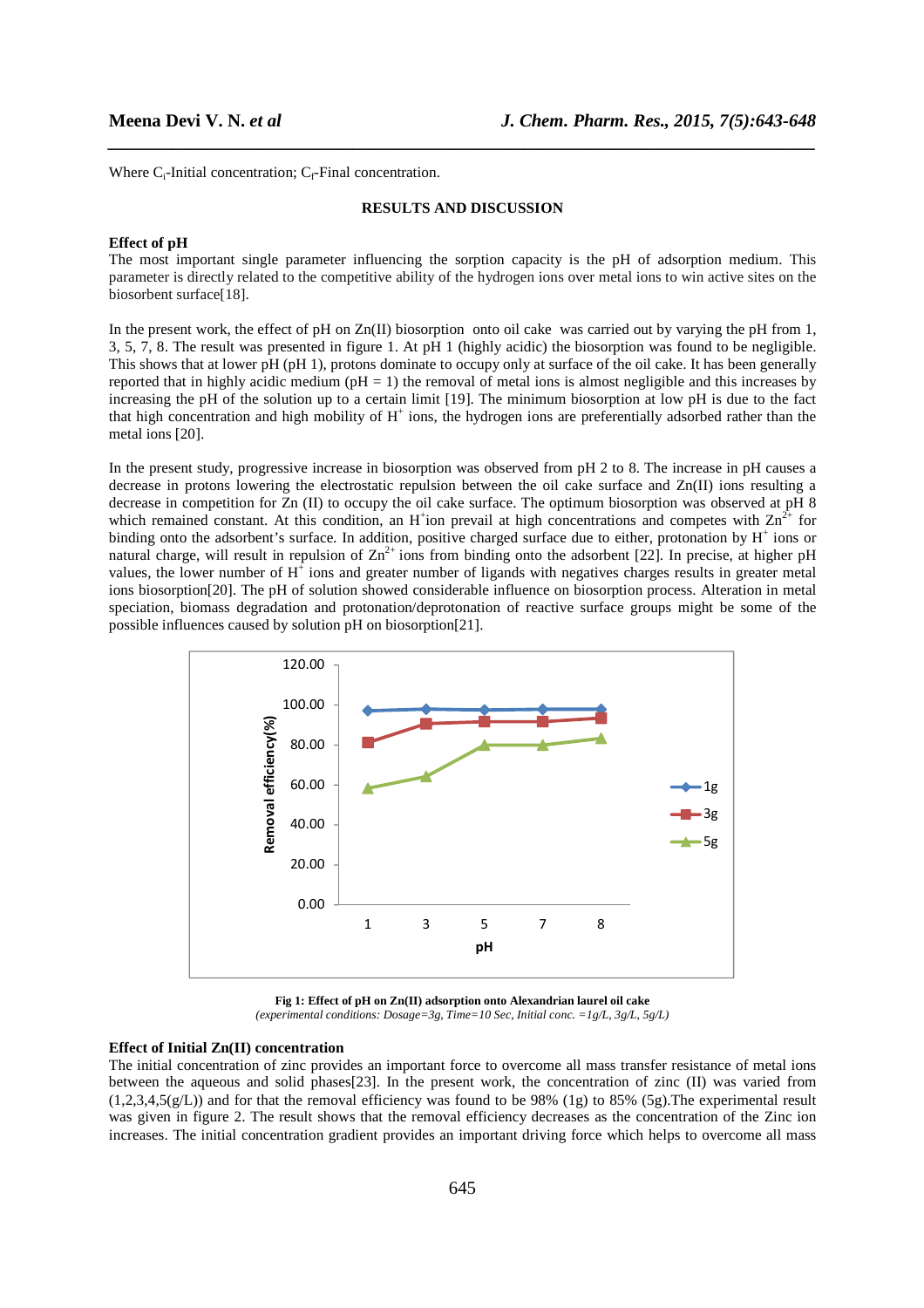transfer resistance of Zn(II) ions between the aqueous and solid phases, resulting in an increased biosorption capacity. At lower concentration, all  $Zn(II)$  ions present in the solution interact with the binding sites of sites of the biosorbent, facilitating about 98% biosorption. However all biosorbent have a limited number of binding sites, which become saturated at a certain concentration[24].

*\_\_\_\_\_\_\_\_\_\_\_\_\_\_\_\_\_\_\_\_\_\_\_\_\_\_\_\_\_\_\_\_\_\_\_\_\_\_\_\_\_\_\_\_\_\_\_\_\_\_\_\_\_\_\_\_\_\_\_\_\_\_\_\_\_\_\_\_\_\_\_\_\_\_\_\_\_\_*



**Fig 2: Effect of initial conc. On Zn (II) adsorption by Alexandrian laurel oil cake**  *(experimental conditions: Dosage=3g, Time=10 Sec, pH=6)* 



**Fig 3: Effect of dosage on Zn (II)adsorption by Alexandrian laurel oil cake**  *(experimental conditions: pH=6, Time=30min,In.con=1g/L,3g/L,5g/L)* 

### **Effect of Biosorbent Dosage**

The biomass dosage is an important parameter because this determines the capacity of a biosorbent for a given initial metal concentration [25]. In present work, the effect of dosage on the adsorption of Zn (II) onto solid biomass was carried for different dosage of oilcake  $(1,3,5(g))$  with initial concentration of Zinc as 3g/L, pH 6 and time interval of 10 min. The result was given in the figure 3. The result shows that the removal efficiency of biosorbentfor1g/L was found to be very less when compared to other dosages. But for the dosage of 3g/L and 5g/L, the removal efficiency was found to be more. This shows that as the dosage increases the efficiency was found to be increasing. This appears to be due to the increase in the available binding sites in the biomass for the complexation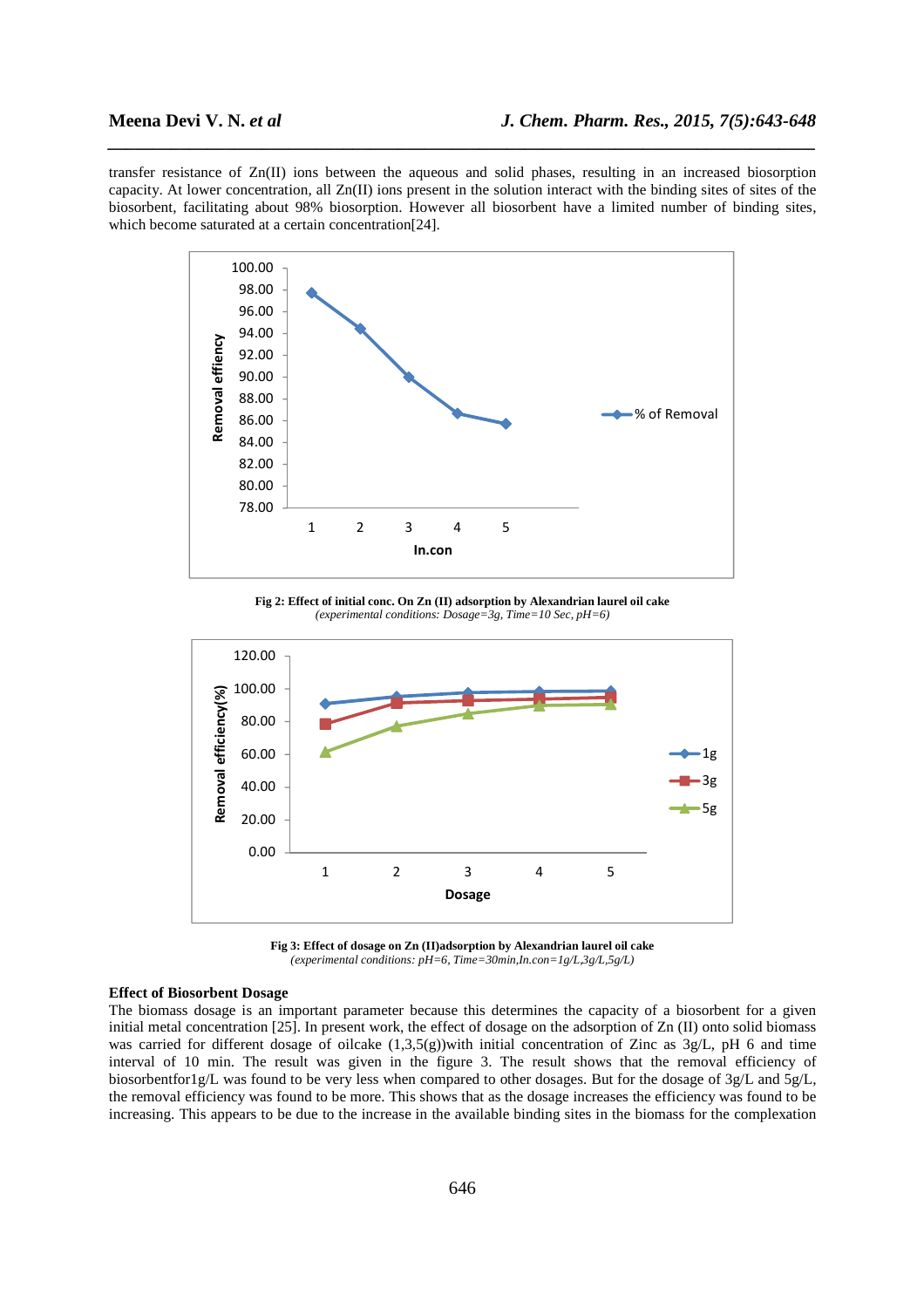of Zinc. In the present study, the optimum dosage was found to at 3g for the oil cake as biosorbent for the absorption of Zn(II) from the aqueous solution.

*\_\_\_\_\_\_\_\_\_\_\_\_\_\_\_\_\_\_\_\_\_\_\_\_\_\_\_\_\_\_\_\_\_\_\_\_\_\_\_\_\_\_\_\_\_\_\_\_\_\_\_\_\_\_\_\_\_\_\_\_\_\_\_\_\_\_\_\_\_\_\_\_\_\_\_\_\_\_*

#### **Effect of Contact Time**

Contact time is one of the important parameters for the successful use of biosorbents in practical applications and rapid sorption is among the desirable parameters [25, 26]. The adsorption data for the uptake of Zn(II) at various contact time(10,20,30,40,50)min for a fixed adsorbent dosage of 3g and with initial concentration of (1,3,5(g/L)) and with pH of 6 was carried out. The result was given in the figure 4. The experimental result shows that for 1g/L of initial concentration the adsorption was found to be less. As the concentration increases  $(3g/L \text{ and } 5g/L)$ , the removal efficiency also increases from 55% to 80%. It was reported that the biosorption rate was higher in the initial stage, due to a larger surface area of the biosorbent being available for the biosorption of the metal ions[26].



**Fig 4: Effect of time on Zn (II) adsorption by Alexandrian laurel oil cake**  *(experimental conditions: Dosage=3g, In.con=1g/L3g/L,5g/L, pH=6)* 

### **CONCLUSION**

The biosorption characteristic has been determined at various biosorption parameters that include pH, contact time, biomass dosages and initial concentrations. The present work shows that the Alexandrian laurel oil is a potential and inexpensive biosorbent for the removal of Zn(II) ions from an aqueous solution. The zinc adsorption increased with increase in pH values. The maximum biosorption was observed at pH 6. Thus, it can be concluded that oil cake should be a promising and cost effective biosorbent for treatment of Zinc wastes.

# **REFERENCES**

[1] B Volesky.Biosorption of heavy metals. CRC,Boca Raton. **1990**.

[2] MNM Ibrahim;WS Wan Ngah; MSNorliyana,WR Dawood; M Rafatullah; O Sulaiman; MN Hashim Ibrahim.*Journal of Hazardous Materials***2010**, 377-385

[3] RKGautam; AMudhoo; G Lofrano;M Chattopadyaya.*Journal of EnvironmentalChemical Engineering;* **2014***, 239-259* 

[4]JH Gardea-Torresdey,;KJTiemann,; ORodriguez;G Gamez.*J Hazard Mater* **1998**, 57:29-39

[5]JWPatterson.Industrial wastewater treatment technology. Butterworth Publishers, Stoneham, MA, **1985**.

[6] LIZhang;LIZhao; YYu;C Chen. *Water Res.*, **1998**, 32:1437-1444.

[7]JMMogak;KA Natarajan. *Miner metal Process*.,**1995** 12:189-196

[8]JTaniguchi; HHemmi; KTanahashi*ApplMicrobiolBiotechnol.,***2000** 54, 581-588